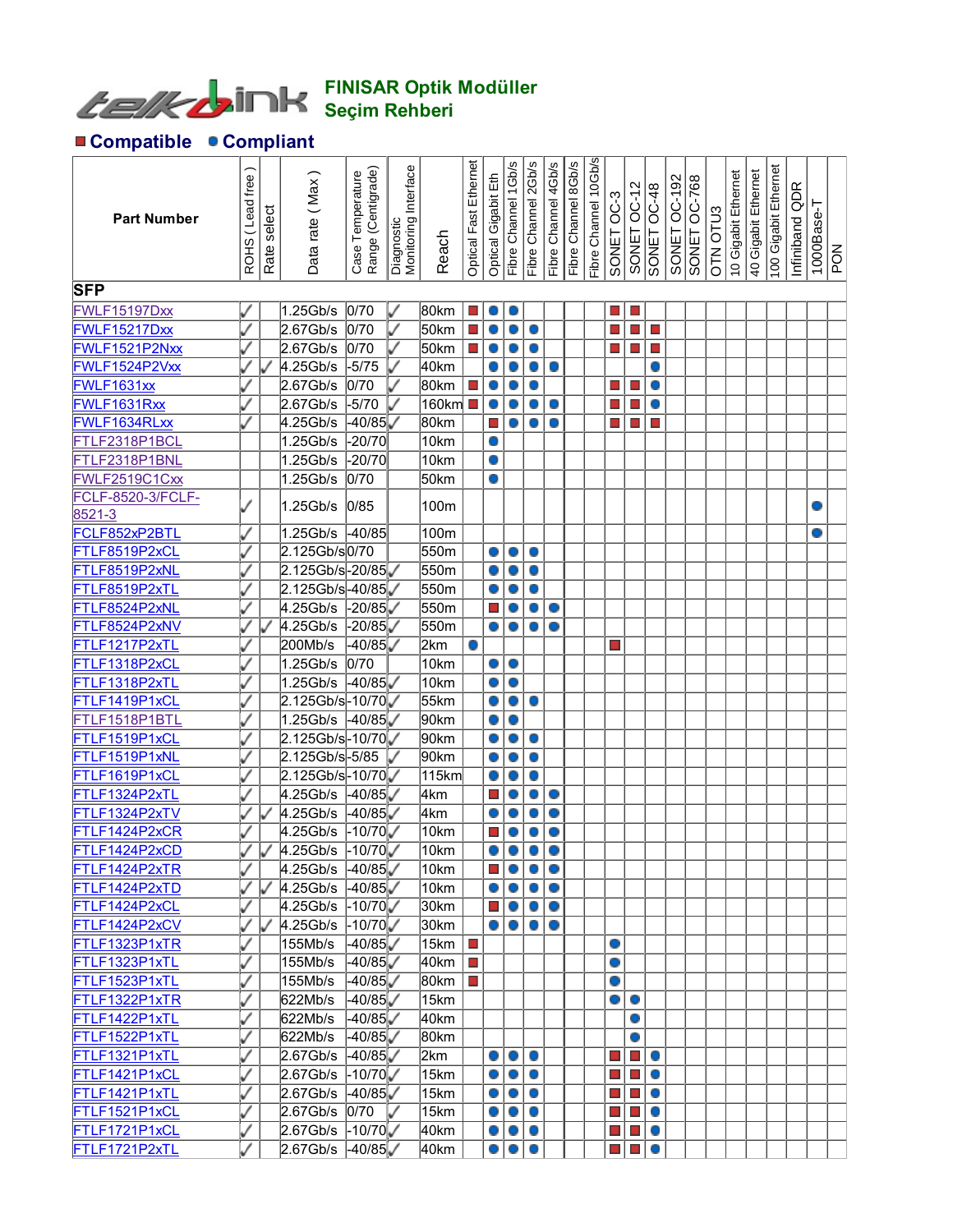| <b>Part Number</b>     | Lead free<br><b>ROHS</b> | select<br>Rate | Data rate (Max       | Case Temperature<br>Range (Centigrade) | Monitoring Interface<br>Diagnostic | Reach           | Optical Fast Ethernet | Optical Gigabit Eth | Fibre Channel 1Gb/s | Fibre Channel 2Gb/s | Fibre Channel 4Gb/s | Fibre Channel 8Gb/s | Fibre Channel 10Gb/s | SONET OC-3 | $OC-12$<br><b>SONET</b>                    | OC-48<br>SONET | OC-192<br>SONET | SONET OC-768 | <b>OTN OTU3</b> | 10 Gigabit Ethernet | Ethernet<br>40 Gigabit | 100 Gigabit Ethernet | QDR<br>Infiniband | $1000$ Base-T | PON       |
|------------------------|--------------------------|----------------|----------------------|----------------------------------------|------------------------------------|-----------------|-----------------------|---------------------|---------------------|---------------------|---------------------|---------------------|----------------------|------------|--------------------------------------------|----------------|-----------------|--------------|-----------------|---------------------|------------------------|----------------------|-------------------|---------------|-----------|
| FTLF1621P1xCL          |                          |                | 2.67Gb/s             | 10/70√⊦                                |                                    | 80km            |                       |                     |                     |                     |                     |                     |                      |            |                                            | O              |                 |              |                 |                     |                        |                      |                   |               |           |
| <b>FWDM-1619-7D-xx</b> |                          |                | 1.25Gb/s             | 0/70                                   |                                    | 100km  ∎        |                       | O                   |                     |                     |                     |                     |                      |            |                                            |                |                 |              |                 |                     |                        |                      |                   |               |           |
| FTLF1318P3BTL          |                          |                | 1.25Gb/s             | $-40/85$                               |                                    | 10km            |                       |                     |                     |                     |                     |                     |                      |            |                                            |                |                 |              |                 |                     |                        |                      |                   |               |           |
| FWLF1621P2Txx          |                          |                | 2.67Gb/s             | 10/85                                  |                                    | 50km            |                       |                     |                     |                     |                     |                     |                      |            | $\blacksquare$                             | Ō              |                 |              |                 |                     |                        |                      |                   |               |           |
| SFP+                   |                          |                |                      |                                        |                                    |                 |                       |                     |                     |                     |                     |                     |                      |            |                                            |                |                 |              |                 |                     |                        |                      |                   |               |           |
| FTLX1371D3BCL          |                          |                | 10.3Gb/s             | -5/70                                  |                                    | 220m            |                       |                     |                     |                     |                     |                     |                      |            |                                            |                |                 |              |                 |                     |                        |                      |                   |               |           |
| FTLX1471D3BCL          |                          |                | 10.5Gb/s             | $-5/70$                                |                                    | 10km            |                       |                     |                     |                     |                     |                     | O                    |            |                                            |                |                 |              |                 |                     |                        |                      |                   |               |           |
| FTLX1471D3BCV          |                          |                | 10.3Gb/s             | $-5/70$                                |                                    | 10km            |                       |                     |                     |                     |                     |                     |                      |            |                                            |                |                 |              |                 |                     |                        |                      |                   |               |           |
| FTLF8528P2BCV          |                          |                | 8.5Gb/s              | $-5/70$                                |                                    | 150m            |                       |                     |                     | O                   | O                   | 0                   |                      |            |                                            |                |                 |              |                 |                     |                        |                      |                   |               |           |
| FTLF8528P2BNV          |                          |                | 8.5Gb/s              | $-5/85$                                |                                    | 150m            |                       |                     |                     | O                   |                     | 0                   |                      |            |                                            |                |                 |              |                 |                     |                        |                      |                   |               |           |
| FTLF1328P2BNV          |                          |                | 8.5Gb/s              | $-5/85$                                |                                    | 1.4km           |                       |                     |                     |                     |                     | O                   |                      |            |                                            |                |                 |              |                 |                     |                        |                      |                   |               |           |
| FTLF1428P2BNV          |                          |                | 8.5Gb/s              | $-5/85$                                |                                    | 10km            |                       |                     |                     |                     |                     | O                   |                      |            |                                            |                |                 |              |                 |                     |                        |                      |                   |               |           |
| FTLX8571D3BCL          |                          |                | 10.5Gb/s             | 0/70                                   |                                    | 300m            |                       |                     |                     |                     |                     |                     |                      |            |                                            |                |                 |              |                 |                     |                        |                      |                   |               |           |
|                        |                          |                |                      |                                        |                                    |                 |                       |                     |                     |                     |                     |                     |                      |            |                                            |                |                 |              |                 |                     |                        |                      |                   |               |           |
| FTLX8571D3BCV          |                          |                | $10.3$ Gb/s          | 0/70                                   |                                    | 300m            |                       | O                   |                     |                     |                     |                     |                      |            |                                            |                |                 |              |                 |                     |                        |                      |                   |               |           |
| FTLX8571D3BNL          |                          |                | 10.3Gb/s             | 0/85                                   |                                    | 300m            |                       |                     |                     |                     |                     |                     |                      |            |                                            |                |                 |              |                 |                     |                        |                      |                   |               |           |
| FTLX1471D3BNL          |                          |                | 10.5Gb/s             | $-40/85$                               |                                    | 10km            |                       |                     |                     |                     |                     |                     |                      |            |                                            |                |                 |              |                 |                     |                        |                      |                   |               |           |
| FTLX1671D3BCL          |                          |                | $10.3$ Gb/s          | 0/70                                   |                                    | 40km            |                       |                     |                     |                     |                     |                     |                      |            |                                            |                |                 |              |                 |                     |                        |                      |                   |               |           |
| FTLX1471D3BTL          |                          |                | 10.5Gb/s             | $-40/85$                               |                                    | 10km            |                       |                     |                     |                     |                     |                     |                      |            |                                            |                |                 |              |                 |                     |                        |                      |                   |               |           |
| <b>CFP</b>             |                          |                |                      |                                        |                                    |                 |                       |                     |                     |                     |                     |                     |                      |            |                                            |                |                 |              |                 |                     |                        |                      |                   |               |           |
| FTLQ8181EBLM           |                          |                | 41.2Gb/s             | $-5/75$                                |                                    | 100m            |                       |                     |                     |                     |                     |                     |                      |            |                                            |                |                 |              |                 |                     |                        |                      |                   |               |           |
| FTLC1181RDNx           |                          |                | 103.1Gb/s0/70        |                                        |                                    | 10km            |                       |                     |                     |                     |                     |                     |                      |            |                                            |                |                 |              |                 |                     |                        |                      |                   |               |           |
| FTLQ7181EALx           |                          |                | 41.2Gb/s             | $-5/75$                                |                                    | 10km            |                       |                     |                     |                     |                     |                     |                      |            |                                            |                |                 |              |                 |                     |                        |                      |                   |               |           |
| FTLQ7181MALx           |                          |                | 43Gb/s               | $-5/75$                                |                                    | 10km            |                       |                     |                     |                     |                     |                     |                      |            |                                            |                |                 |              |                 |                     |                        |                      |                   |               |           |
| <b>SFF</b>             |                          |                |                      |                                        |                                    |                 |                       |                     |                     |                     |                     |                     |                      |            |                                            |                |                 |              |                 |                     |                        |                      |                   |               |           |
| FTLF8519F2xCL          |                          |                | 2.125Gb/s0/70        |                                        |                                    | 550m            |                       |                     |                     |                     |                     |                     |                      |            |                                            |                |                 |              |                 |                     |                        |                      |                   |               |           |
| FTLF8524E2xNL          |                          |                | $4.25$ Gb/s          | ⊦10/85 √                               |                                    | 550m            |                       | ×                   |                     |                     |                     |                     |                      |            |                                            |                |                 |              |                 |                     |                        |                      |                   |               |           |
| FTLF8524E2xNV          |                          |                | $4.25$ Gb/s          | $-10/85$                               |                                    | 550m            |                       | ×                   |                     |                     |                     |                     |                      |            |                                            |                |                 |              |                 |                     |                        |                      |                   |               |           |
| FTLF8519F2xNL          |                          |                | 2.125Gb/s-10/85      |                                        |                                    | 550m            |                       |                     |                     | O                   |                     |                     |                      |            |                                            |                |                 |              |                 |                     |                        |                      |                   |               |           |
| FTLF8519F2xTL          |                          |                | 2.125Gb/s-40/85      |                                        |                                    | 550m            |                       |                     |                     | O                   |                     |                     |                      |            |                                            |                |                 |              |                 |                     |                        |                      |                   |               |           |
| FTLF1319F1xTL          |                          |                | 2.125Gb/s-40/85      |                                        |                                    | 10km            |                       |                     |                     | O                   |                     |                     |                      |            |                                            |                |                 |              |                 |                     |                        |                      |                   |               |           |
| FTLF1321S1xTL          |                          |                | 2.67Gb/s -40/85      |                                        |                                    | 2km             |                       |                     | 01010               |                     |                     |                     |                      |            | $\Box$ $\Box$ $\odot$                      |                |                 |              |                 |                     |                        |                      |                   |               |           |
| FTLF1421S1xCL          |                          |                | $2.67$ Gb/s $-10/70$ |                                        |                                    | 15km            |                       | O                   | $\bullet$           | $\circ$             |                     |                     |                      |            | $\blacksquare$ $\blacksquare$ $\heartsuit$ |                |                 |              |                 |                     |                        |                      |                   |               |           |
| FTLF1721S1xCL          |                          |                | 2.67Gb/s -10/70      |                                        |                                    | 40km            |                       | O                   | ۱o                  | $\bullet$           |                     |                     |                      |            | E E O                                      |                |                 |              |                 |                     |                        |                      |                   |               |           |
| FTLF1621S1xCL          |                          |                | 2.67Gb/s -10/70      |                                        |                                    | 80km            |                       | $\bullet$           | $\bullet$           | $\circ$             |                     |                     |                      |            | <b>LI</b> LI O                             |                |                 |              |                 |                     |                        |                      |                   |               |           |
| FTLF1323F2xTR          | ✓                        |                | 155Mb/s              | $-40/85$                               |                                    | 15km   <b>■</b> |                       |                     |                     |                     |                     |                     |                      | O          |                                            |                |                 |              |                 |                     |                        |                      |                   |               |           |
| FTLF1322F2xTR          | Í                        |                | 622Mb/s              | $-40/85$                               |                                    | 15km            |                       |                     |                     |                     |                     |                     |                      | $\bullet$  | $\circ$                                    |                |                 |              |                 |                     |                        |                      |                   |               |           |
|                        |                          |                |                      |                                        |                                    |                 |                       |                     |                     |                     |                     |                     |                      |            |                                            |                |                 |              |                 |                     |                        |                      |                   |               |           |
| <b>GBIC</b>            |                          |                |                      |                                        |                                    |                 |                       |                     |                     |                     |                     |                     |                      |            |                                            |                |                 |              |                 |                     |                        |                      |                   |               |           |
| FTL-8519-3D            |                          |                |                      |                                        |                                    | 550m            |                       | O                   | $\bullet$           |                     |                     |                     |                      |            |                                            |                |                 |              |                 |                     |                        |                      |                   |               |           |
| FTL-8519-3D-2.5        |                          |                | 2.125Gb/s-10/85      |                                        |                                    | 550m            |                       | O                   | $\bullet$           | O                   |                     |                     |                      |            |                                            |                |                 |              |                 |                     |                        |                      |                   |               |           |
| FTL-1319-3D            |                          |                |                      |                                        |                                    | 10km            |                       | 0                   | $\bullet$           |                     |                     |                     |                      |            |                                            |                |                 |              |                 |                     |                        |                      |                   |               |           |
| FTL-1319-3D-2.5        |                          |                | 2.125Gb/s-10/85      |                                        |                                    | 10km            |                       | 0                   | $\bigcirc$          | $\circ$             |                     |                     |                      |            |                                            |                |                 |              |                 |                     |                        |                      |                   |               |           |
| FTL-1419-3D            |                          |                | 1.25Gb/s 0/70        |                                        |                                    | 40km            |                       | 0                   | $\circ$             |                     |                     |                     |                      |            |                                            |                |                 |              |                 |                     |                        |                      |                   |               |           |
| FTL-1519-3D            |                          |                | 1.25Gb/s 0/60        |                                        | ✓                                  | 80km            |                       | 0                   | $\circ$             |                     |                     |                     |                      |            |                                            |                |                 |              |                 |                     |                        |                      |                   |               |           |
| <b>FTL-1619-xx</b>     |                          |                | 1.25Gb/s 0/70        |                                        | ✓                                  | 120km           |                       | O                   | $\circ$             |                     |                     |                     |                      | o l        | $\blacksquare$                             |                |                 |              |                 |                     |                        |                      |                   |               |           |
| FTL-1621-xx            |                          |                | $2.67Gb/s$ 0/70      |                                        |                                    | 80km   <b>□</b> |                       | $\circ$             | $\bullet$           | O                   |                     |                     |                      |            | $\mathcal{L}_{\mathcal{A}}$                | $\circ$        |                 |              |                 |                     |                        |                      |                   |               |           |
| <b>PON</b>             |                          |                |                      |                                        |                                    |                 |                       |                     |                     |                     |                     |                     |                      |            |                                            |                |                 |              |                 |                     |                        |                      |                   |               |           |
| FTGN3025Q1TAS (ONU     |                          |                |                      |                                        |                                    |                 |                       |                     |                     |                     |                     |                     |                      |            |                                            |                |                 |              |                 |                     |                        |                      |                   |               |           |
| 1x20                   |                          |                | $2.48$ Gb/s $-40/85$ |                                        |                                    | 20km            |                       |                     |                     |                     |                     |                     |                      |            |                                            |                |                 |              |                 |                     |                        |                      |                   |               | $\bullet$ |
| FTxL2025S1xUS (OLT     |                          |                |                      |                                        |                                    |                 |                       |                     |                     |                     |                     |                     |                      |            |                                            |                |                 |              |                 |                     |                        |                      |                   |               |           |
| SFF)                   |                          |                | 2.48Gb/s             | $-40/85$                               |                                    | 20km            |                       |                     |                     |                     |                     |                     |                      |            |                                            |                |                 |              |                 |                     |                        |                      |                   |               | о         |
| FTGL202xPxxUN (OLT     |                          |                |                      |                                        |                                    |                 |                       |                     |                     |                     |                     |                     |                      |            |                                            |                |                 |              |                 |                     |                        |                      |                   |               |           |
| SFP)                   |                          |                | 2.48Gb/s $-40/85$    |                                        |                                    | 20km            |                       |                     |                     |                     |                     |                     |                      |            |                                            |                |                 |              |                 |                     |                        |                      |                   |               | O         |
|                        |                          |                |                      |                                        |                                    |                 |                       |                     |                     |                     |                     |                     |                      |            |                                            |                |                 |              |                 |                     |                        |                      |                   |               |           |